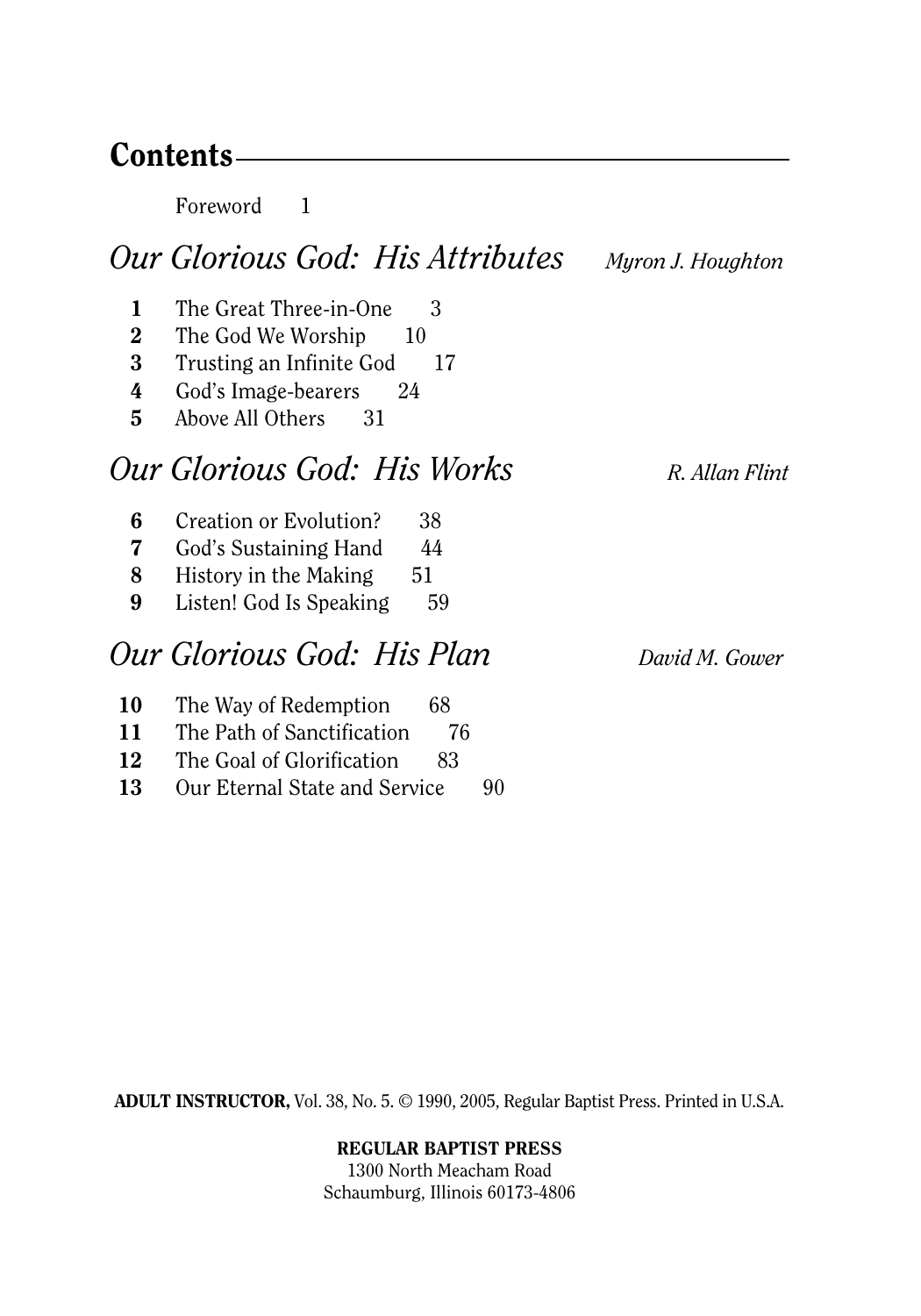We are cruel to ourselves if we try to live in this world without knowing about the God

whose world it is and who runs it."

"Ignorance of God . . . lies at the root of much of the church's weakness today."

Many Christians have read these and other such stirring statements in the book *Knowing God* by J. I. Packer. It is with similar thoughts that we publish a study on the Person of God. As Jeremiah so beautifully wrote, "Thus saith the LORD, Let not the wise man glory in his wisdom, neither let the mighty man glory in his might, let not the rich man glory in his riches: But let him that glorieth glory in this, *that he understandeth and knoweth me,* that I am the LORD which exercise lovingkindness, judgment, and righteousness, in the earth: for in these things I delight, saith the LORD" (Jer. 9:23, 24). These verses express the desire of our hearts—that through this study we might understand and know God better. We've chosen them as the theme verses for the series and encourage you and your students to commit them to memory.

# *Our Glorious God: His Attributes*

After completing lessons 1–5, let the rest of the church—particularly the children share in what you have learned in class. Create a statement of faith that you will read publicly to the children. Pass on your Biblical beliefs as you answer the question, What would you want the next generation to know about God?

One such statement could read as follows: "We, your parents, want you to learn the following truths about God as you grow up.

"God is made up of three Persons—the

Father, the Son, and the Holy Spirit. Even though these three Persons have different names, they are all God and can't be divided from each other.

"The Bible tells us that God knows everything.

"He can be everywhere at the same time. . . ."

And so on.

The statement of faith could also include a simple explanation of how each truth is important; e.g., "God is love. He showed us His love by sending Jesus to die on the cross for our sins." Not only does this emphasize the importance of parents' being in Sunday School, but it forces adults to make practical and simple, truths that are abstract and complex.

# *Our Glorious God: His Works*

When you study God's works, think about how you and your students will share with your unsaved neighbors the truth that our Creator is also our Redeemer. (See activity described on pages 64 and 65.)

# *Our Glorious God: His Plan*

This stirring look into the future will challenge you and your students as you learn that how you live for God now affects your future reward and reign with Christ. God's plan for mankind encompasses more than everyday issues. It is a plan that, if followed, will result in eternal glory, both for man and for our glorious God.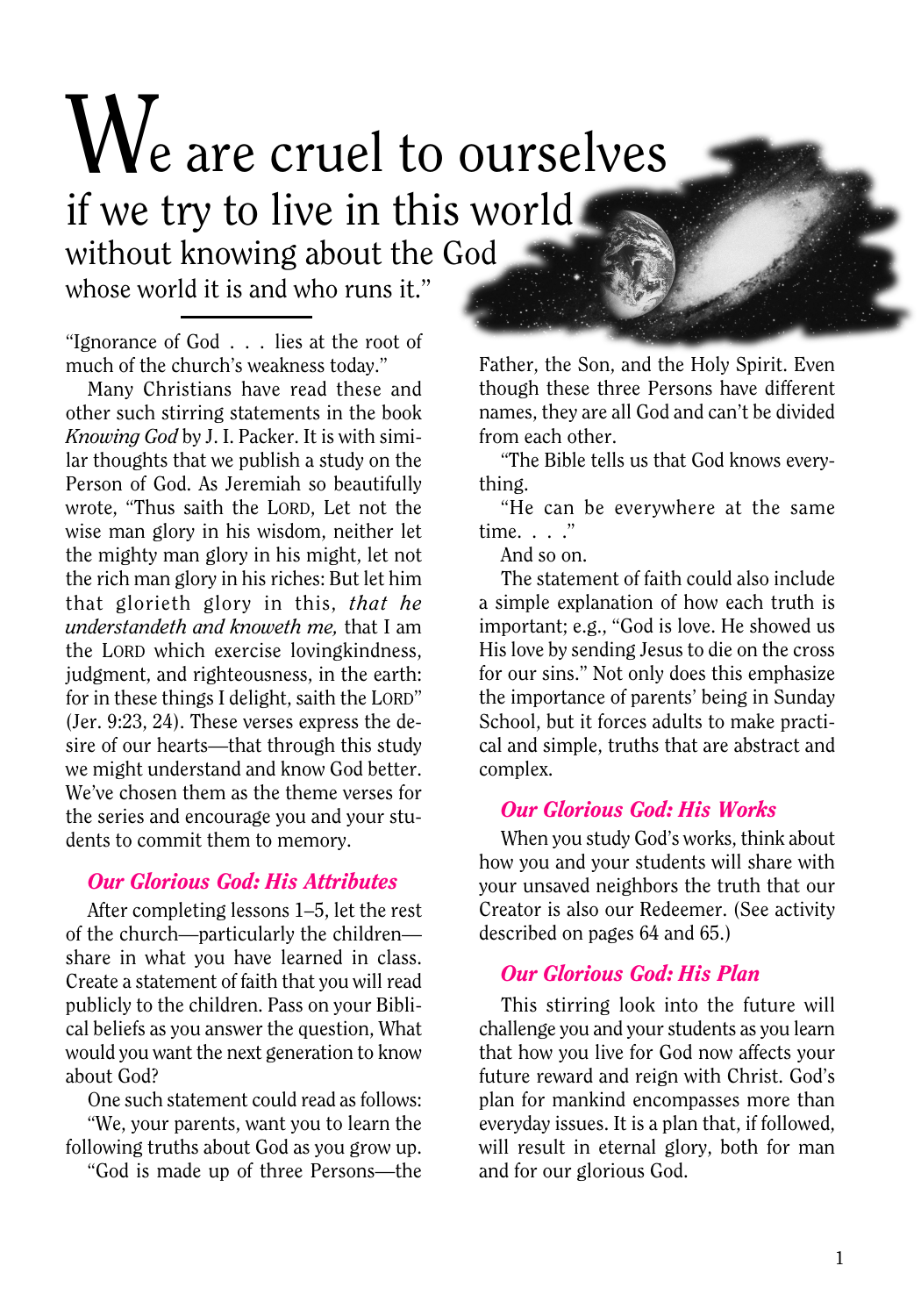# Dear Teacher,

To use this manual most effectively . . .

✓ Read several times the Scripture portions covered in the lesson. Answer the questions listed under Personal Study as you observe and interpret the passages on your own; then use the material in the body and Notes columns as a commentary. Also skim through the student lesson for additional material.

✓ Have a Bible dictionary and other reliable commentaries on hand for reference. The material we provide is not—and cannot be—exhaustive.

 $\sqrt{\frac{1}{\pi}}$  Consider the needs of your students and emphasize those points most applicable to them.

 $\sqrt{\ }$  Insert personal stories and comments. Let the students see you. They need to experience the Word of God with a loving fellow believer.

✓ Pray that God will use you and your presentation of His life-changing Word to help your students know God better and grow in godliness.

### Credits:

Quotations on pages 4 and 75 reprinted from *Confronting the Cults* by Gordon R. Lewis. Published by Presbyterian and Reformed Publishing Co., 1966, Phillipsburg, NJ. Used by permission.

Quotations on pages 28 and 29 reprinted from *Basic Theology* by Charles R. Ryrie. Published by Victor Books, 1986, SP Publications, Inc., Wheaton, IL. Used by permission.

Material on the five world systems in lesson 8 is used by permission of John C. Whitcomb.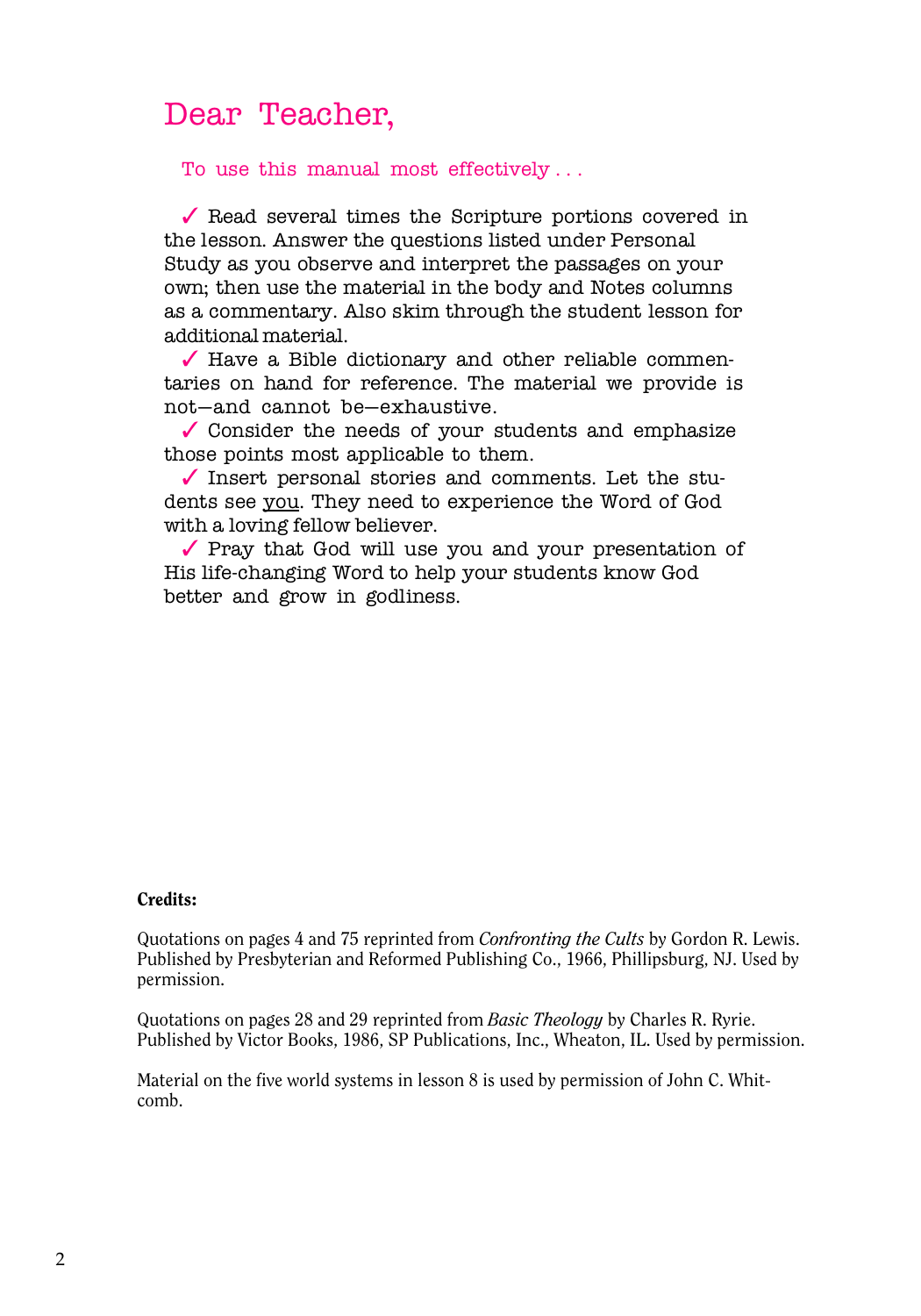# The Great Three-in-One

Summary: *God exists eternally in three Persons of one nature.* Theme: *Only a triune Godhead could provide salvation for mankind.*

# Personal Study

Answer the following questions as you study this week:

- List key Biblical passages that indicate a triune Godhead.
- Why is the doctrine of the Trinity important?
- How do we know the Holy Spirit is a Person and not just a supernatural force?
- In what ways did Jesus describe His relationship with the Heavenly Father? List key phrases from John 5, 10, and 14.

| Mon | John 5:1-40    |
|-----|----------------|
| Tue | John 10:14–39  |
| Wed | John 14:1-14   |
| Thu | 1 Cor. 12:1–11 |
| Fri | Col. 1:12–20   |
| Sat | Matt. 3:13–17  |

# Student Needs

Young adults can become too busy trying to get ahead in life to appreciate the need for Bible doctrine. But a correct understanding of Who God is and what He is like provides a consistent basis for godly living. Middle and older adults can become complacent about acting on what they know. Challenge them to share their knowledge of the truth with others.

# Lesson Aims

As a result of this class session the student will

• understand the importance of accepting the Biblical truth of the Trinity;

• appreciate the importance of the truth of the Trinity in the outworking of the plan of salvation and sanctification;

• be able to use Scripture to defend before others the doctrine of the Trinity.

# Focus on the Word

"Go ye therefore, and teach all nations, baptizing them in the name of the Father, and of the Son, and of the Holy Ghost" (Matt. 28:19).

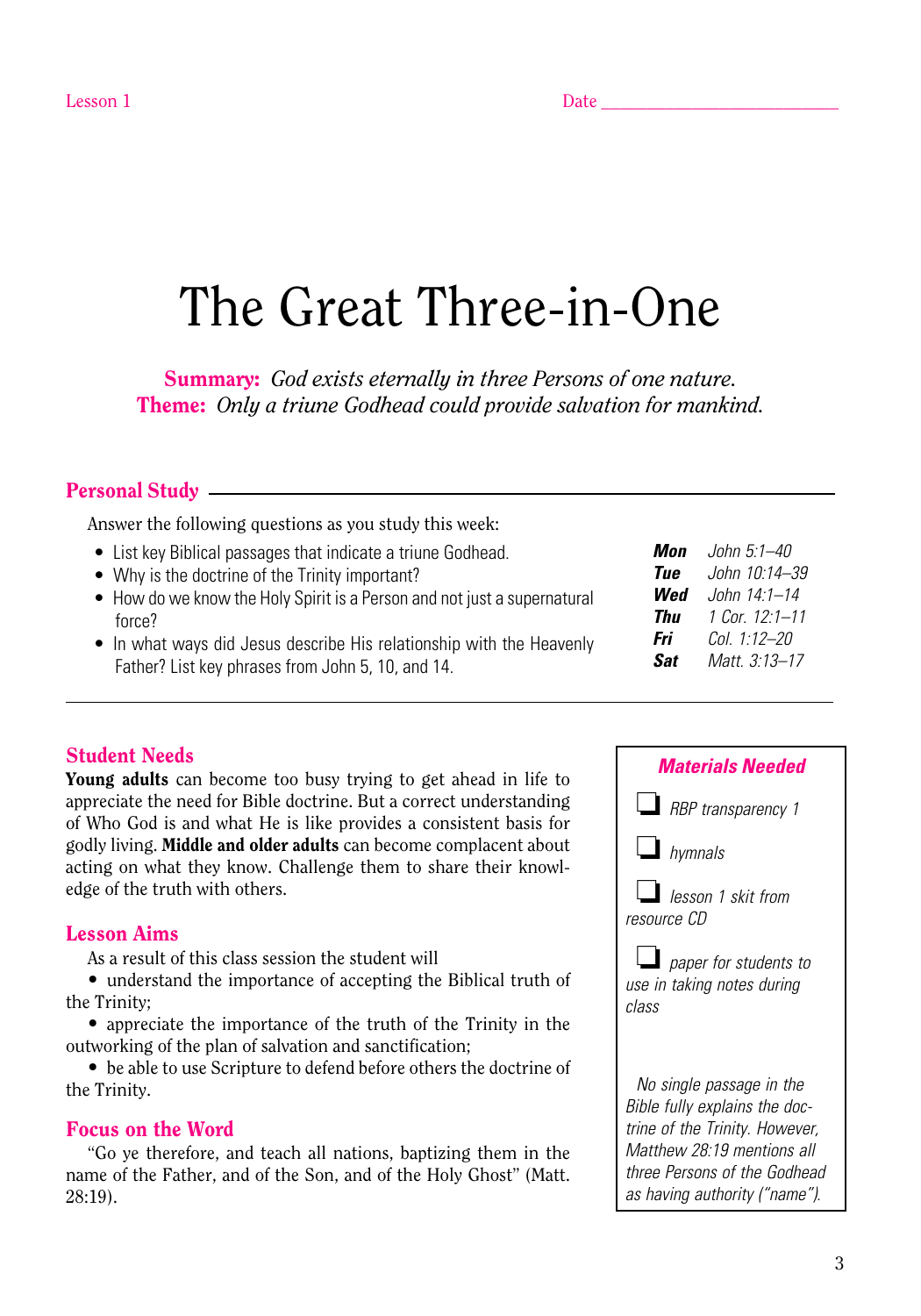"Jehovah God and Christ Jesus are two distinct persons and are not combined with a so-called Holy Ghost in one godhead called a trinity." (Jehovah's Witnesses)

"Three personages composing the great presiding council of the universe . . . these three are held to be separate individuals, physically distinct from each other." (Latter-day Saints or Mormons)

"The theory of three persons in one God suggests polytheism rather than the one, everpresent I am. . . . Life, Truth, and Love constitute the triune Persons called God that is, the triply divine Principle, Love." (Christian **Science**)

These statements of belief are taken from Confronting the Cults by Gordon R. Lewis (pp. 24, 61, 88).

# *Notes* Lesson Outline

- I. A Definition of the Trinity
- II. An Explanation of the Trinity
	- A. Three Persons, each worthy of worship
	- B. Three Persons, sharing one divine nature
- III. The Importance of the Trinity

# Lesson Exposition

SKIT: Ask four students to prepare a brief skit, using the quotations in the Notes column. Three of the students will, one at a time, visit the home of the fourth student, trying to convince this new Christian that his belief in the the Trinity is unbiblical. The visiting students may read their statements word for word, as if quoting from their own religious literature, but they should not state what cults or religious groups they represent.

Ask the rest of the students if they can identify which cults were represented in the skit.

"What if you had been in this new believer's position? Would you have been able to defend your beliefs? More importantly, do you know why defending the truth of the Trinity would have been important? These will be some of the areas we will discuss today as we begin our study of the Person of God."

# I. A Definition of the Trinity

Consider what some of the great hymns of the faith teach about the Person of God.

GROUP READING: Give each student a hymnal. Together read aloud a doxology (a popular one is "Praise God from Whom All Blessings Flow"). Then ask the students to turn to the hymn "Holy, Holy, Holy." Read the first stanza together. Draw the students' attention to these closing words: "God in Three Persons, blessed Trinity!" (If your students enjoy singing, sing both of these songs.)

Long before these hymns were written, believers were stating their beliefs in creeds.

ASK: What is a creed? A creed is a set of fundamental beliefs, a confession of faith.

The Athanasian Creed, probably written between A.D. 450 and 550, has the most detailed statement on the Trinity of any creed. Part of that statement says, "We worship one God in Trinity and Trinity in unity, without either confusing the persons or dividing the substance. For the Father's person is one, the Son's another, and the Holy Spirit's another; but the Godhead of the Father, the Son and the Holy Spirit is one, their glory is equal, their majesty coeternal" (Leith, *Creeds of the Churches).*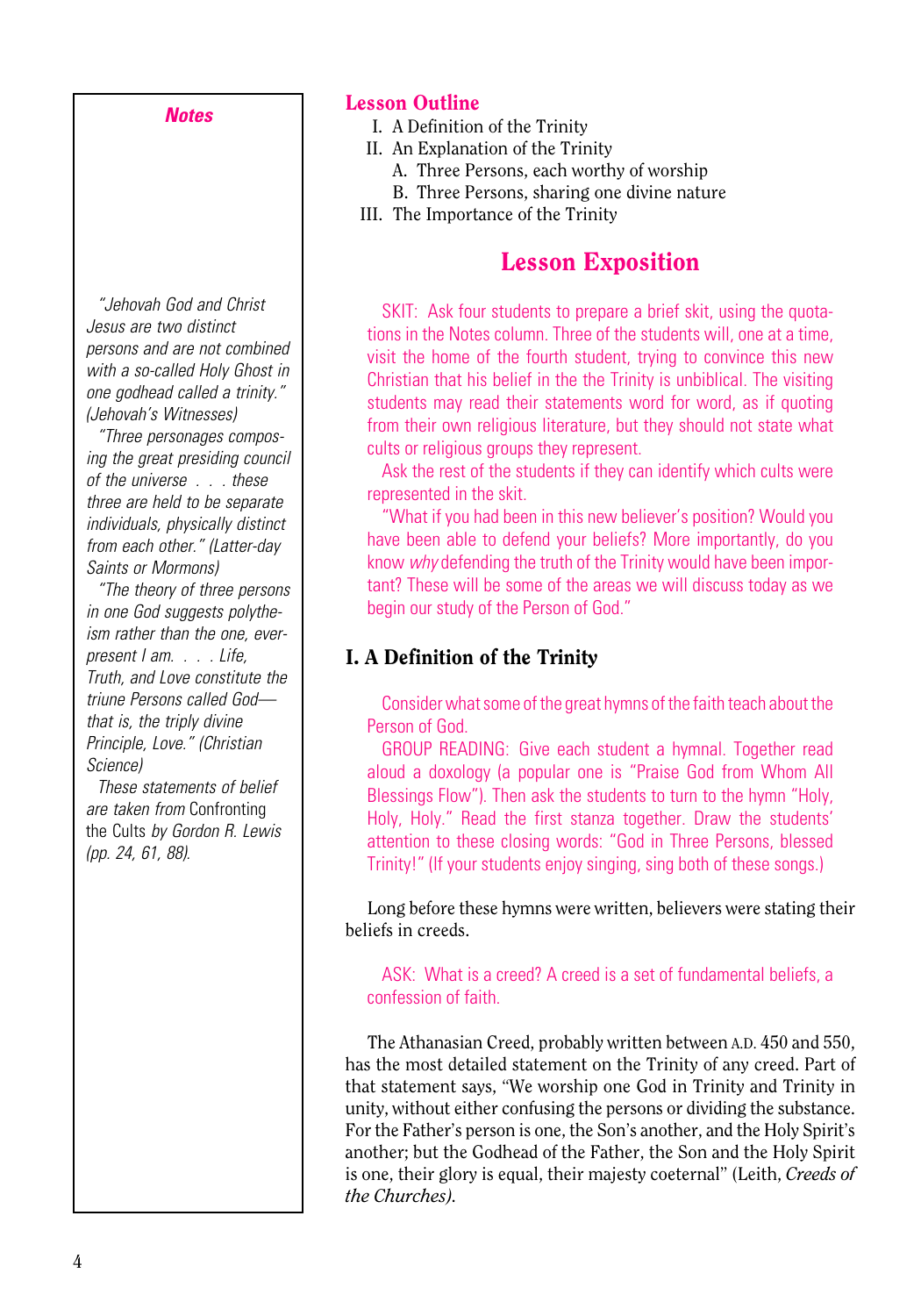No one can understand fully how God the Father, God the Son, and God the Holy Spirit are related to each other. However, what we *do* know is that God the Father is not Jesus (Who is God the Son). And neither of these is God the Holy Spirit. There are three distinct Persons in the Godhead. This we can understand easily enough. What is not easy to understand is that these three Persons do not have natures that are similar to each other; rather, these three Persons fully share the *same* divine nature. The Athanasian Creed says that we worship one God "without either confusing the Persons or dividing the substance." (In this case, the divine nature is referred to as "substance.")

TRANSPARENCY: Display transparency 1, which illustrates both the unity and the diversity of the Godhead. Write "is" in the appropriate blanks to show the unity of each Person of the Trinity. Write "is not" in the appropriate blanks to show Their diversity.



# II. An Explanation of the Trinity

LISTENING TEAMS: Ask the students to take notes as you present the following material. One-third of the students should listen for passages that would disprove the first cult's denial of the Trinity (Jehovah's Witnesses). One-third of the students should note those passages that describe the unity of the three Persons in the Trinity (Mormons). And one-third of the students should jot down references that describe the Trinity as Persons (Christian Science). (You may wish to hand out copies of the cults' statements to remind the students of the specifics of the beliefs presented earlier.)

When you have finished briefly covering the following material, ask the students to meet in three groups to discuss and summarize how they would refute their cult's belief about the Trinity.

# A. Three Persons, each worthy of worship

#### *1. God the Father*

No one who claims to believe the Bible denies that there is a

*Notes*

One contemporary theologian defines the word "trinity" in the following manner: "It signifies that within the one essence of the Godhead we have to distinguish three 'persons' who are neither three gods on the one side, nor three parts or modes of God on the other, but coequally and coeternally God" (Bromiley, "Trinity" in Evangelical Dictionary of Theology).

Although the references given in these outline points are all from the New Testament, the Trinity is alluded to in the Old Testament (Isa. 48:16; 61:1; 63:9, 10).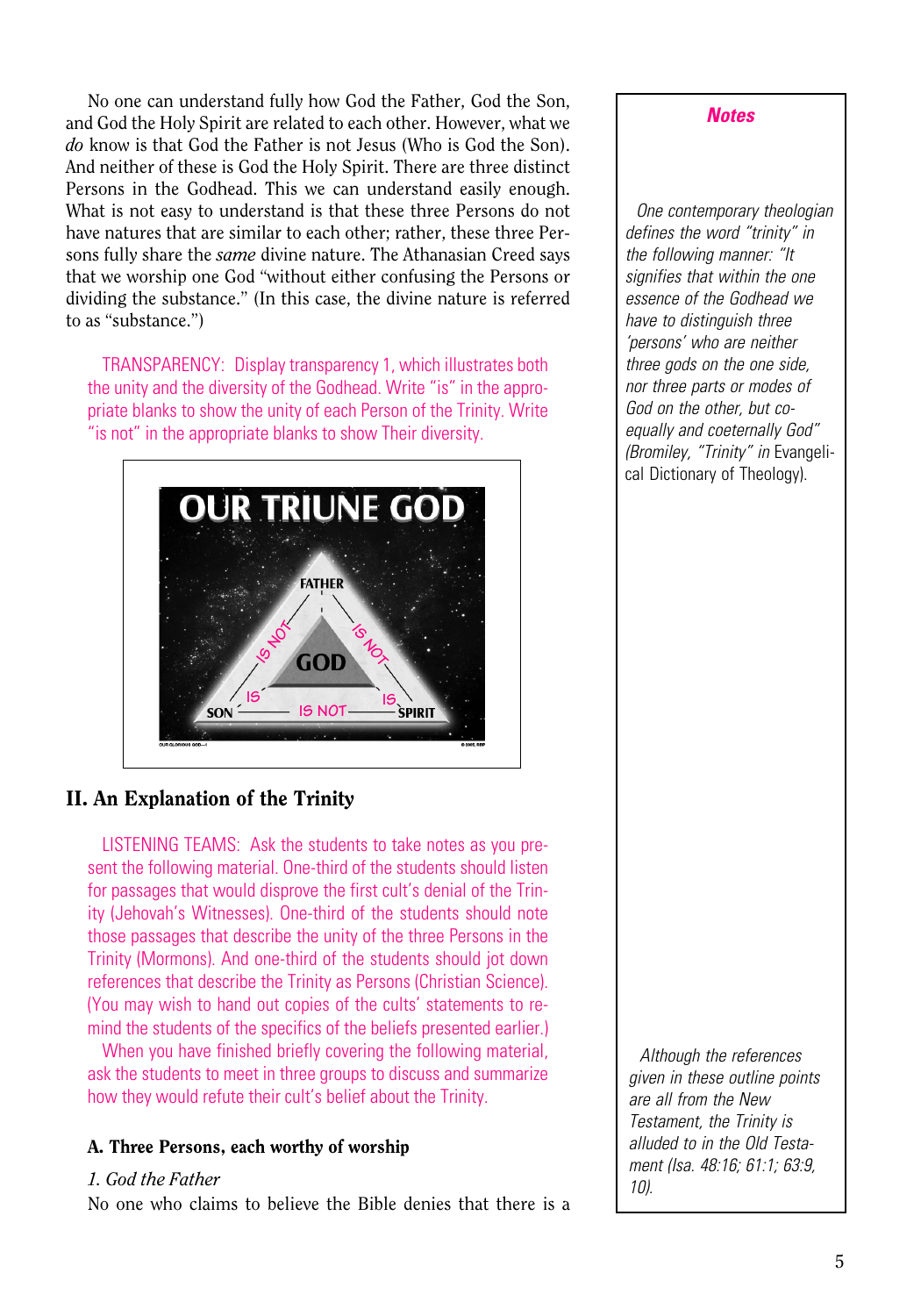It is not until the New Testament that the concept of God the Father is fully revealed in relation to the plan of salvation, with the Son being the sacrifice and the Spirit making effective the purpose and work of redemption. However, when speaking of God in the Old Testament or in a general sense in the New Testament, it is generally understood as referring to God the Father, though it is impossible to separate Him from the others in the Trinity.

Worship was the response of the blind man whom Jesus healed (John 9:35–38). And in his vision, John saw both God the Father and Jesus, the Lamb of God, being worshiped by all creation (Rev. 5:13). In light of the Biblical command to worship only God, such worship of Jesus would be wrong if He, too, were not a member of the Godhead.

Scripture also tells us that the Holy Spirit hears and speaks (John 16:13), that the Holy Spirit can be lied to (Acts 5:3), and that He may be obeyed (Acts 13:1–4).

*Notes* Person in the Godhead called God the Father. Nevertheless, we should mention some passages in God's Word where this truth is taught.

> READ: Ask a student to read aloud John 6:27. Here Jesus described God as "God the Father."

One of the most famous verses in the Bible states: "For God so loved the world, that he gave his only begotten Son, that whosoever believeth in him should not perish, but have everlasting life" (John 3:16). If the "God" Who so loved the world has a Son, then this "God" is properly called "God the Father."

Furthermore, Scripture makes it clear that this Person is worthy of worship. When the Devil promised all the kingdoms of the world to Jesus if only He would worship him, Jesus responded, "Get thee hence, Satan: for it is written, Thou shalt worship the Lord thy God, and him only shalt thou serve" (Matt. 4:10).

# *2. God the Son*

Not only do all people who claim to believe the Bible agree that there is a Person in the Godhead called God the Father, they also all agree that Jesus is properly called the Son of God. The problem arises when they try to define that title.

# Have the students turn to John 5.

ASK: When Jesus claimed that God is His Father, how did the religious leaders of His day interpret this statement? He was claiming to be equal with God (v. 18).

ASK: Did Jesus agree with their interpretation? If so, how did He indicate this? (1) By stating that His claim did not originate with Him but with His Heavenly Father (v. 19); (2) by saying the Father supported His claim with miracles (vv. 20, 21); and (3) by claiming that the Father has entrusted the judging of humanity to Him so that all "should honour the Son, even as they honour the Father" (v. 23). The honor given to the Son is to be the same honor that is given to the Father, showing that the Son also is a proper object of worship.

# *3. God the Holy Spirit*

Most teachers of religion recognize that the Holy Spirit is somehow related to the Godhead. What they do not agree upon is whether the Holy Spirit is a distinct Person in the Godhead (which we believe), or whether the Holy Spirit is merely the impersonal power of God.

BRAINSTORM: Ask the students to name as many passages as possible that would indicate the Holy Spirit is a Person (student Q4). According to 1 Corinthians 2:11, the Holy Spirit has intellect because He knows the thoughts of God the Father; He has decisionmaking ability according to 1 Corinthians 12:11 because He distributes spiritual gifts "as he will"; and the Holy Spirit possesses emotions because He can be grieved, according to Ephesians 4:30.

The Holy Spirit is also a proper object of worship. This can be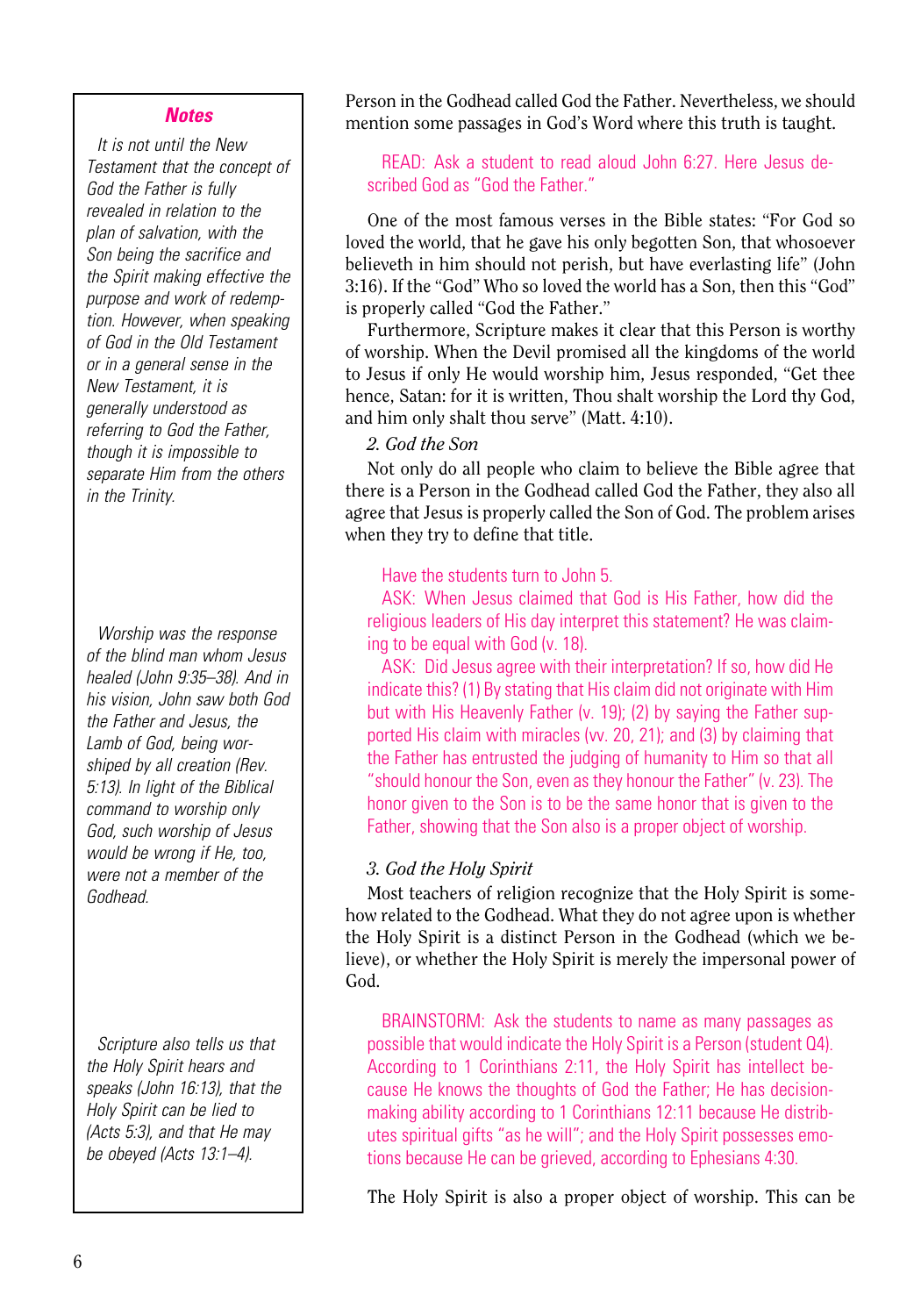**Notes**<br> **Notes**<br> **Notes** ren, by the mercies of God, that ye present your bodies a living sacrifice, holy, acceptable unto God, which is your reasonable service." Since the Holy Spirit resides in the bodies of believers (John 14:16, 17), this act of yielding to the Resident so as to make Him President of our bodies is said to be our reasonable "service." This word "service" carries the idea of worship. When a believer yields his body to the Spirit's control, he is worshiping the Holy Spirit.

#### B. Three Persons, sharing one divine nature

Now that we have established that the Godhead consists of three separate Persons, we will see that each is fully and equally God.

#### *1. John 10: Jesus is equal to the Father*

STORY SUMMARY: Ask the students to skim over John 10. Then ask a student to summarize the setting of the statement of Jesus, "I and my Father are one," found in verse 30.

Jesus asked those in the crowd why they intended to stone Him (John 10:31, 32). They replied, "For a good work we stone thee not; but for blasphemy; and because that thou, being a man, makest thyself God" (v. 33).

The answer of Jesus can be paraphrased as follows: "Doesn't your own Bible call mere men 'gods' with a small 'g'? Since this is true because God's Word is always true, why do you say that I am blaspheming when I, the One Whom the Father set apart and sent into the world, say that I am God's Son?" (vv. 34–36). Jesus continued, "If I do not the works of my Father, believe me not. But if I do, though ye believe not me, believe the works: that ye may know, and believe, that the Father is in me, and I in him" (vv. 37, 38).

Four statements mean the same thing: (1) Jesus and the Father are one (v. 30); (2) Jesus makes Himself God (v. 33); (3) Jesus is the Son of God (v. 36); and (4) the Father is *in* Jesus, and Jesus is *in* the Father (v. 38). What do these four statements tell us? On the one hand, Jesus and the Father are one, and this oneness is not mere agreement; it is a oneness of nature. Because Jesus and the Father are one, Jesus is claiming to be God. On the other hand, Jesus is not God the Father. They are two distinct Persons. When Jesus says, "I and my Father are one" (v. 30), the verb "are" is plural ("We *are* one"). Jesus does not claim to be God the Father; rather the Father is *in* Him and He is *in* the Father (v. 38). This passage clearly teaches that while Jesus and God the Father are two distinct Persons, they share the same divine nature.

### *2. John 14: Jesus, the Spirit and the Father are equal*

This same truth may be found in John 14:1–11. Jesus admonished His disciples to believe in Him just as they believed in God the Father. Jesus explained that He was leaving to prepare a place for them in His Father's house, after which He would return to take them there. Thomas said he didn't know the way, but Jesus proclaimed Himself to be the Way. In fact, Jesus said, "If ye had known

Note that the answer of Jesus did not cause them to change their minds about stoning Him (v. 39).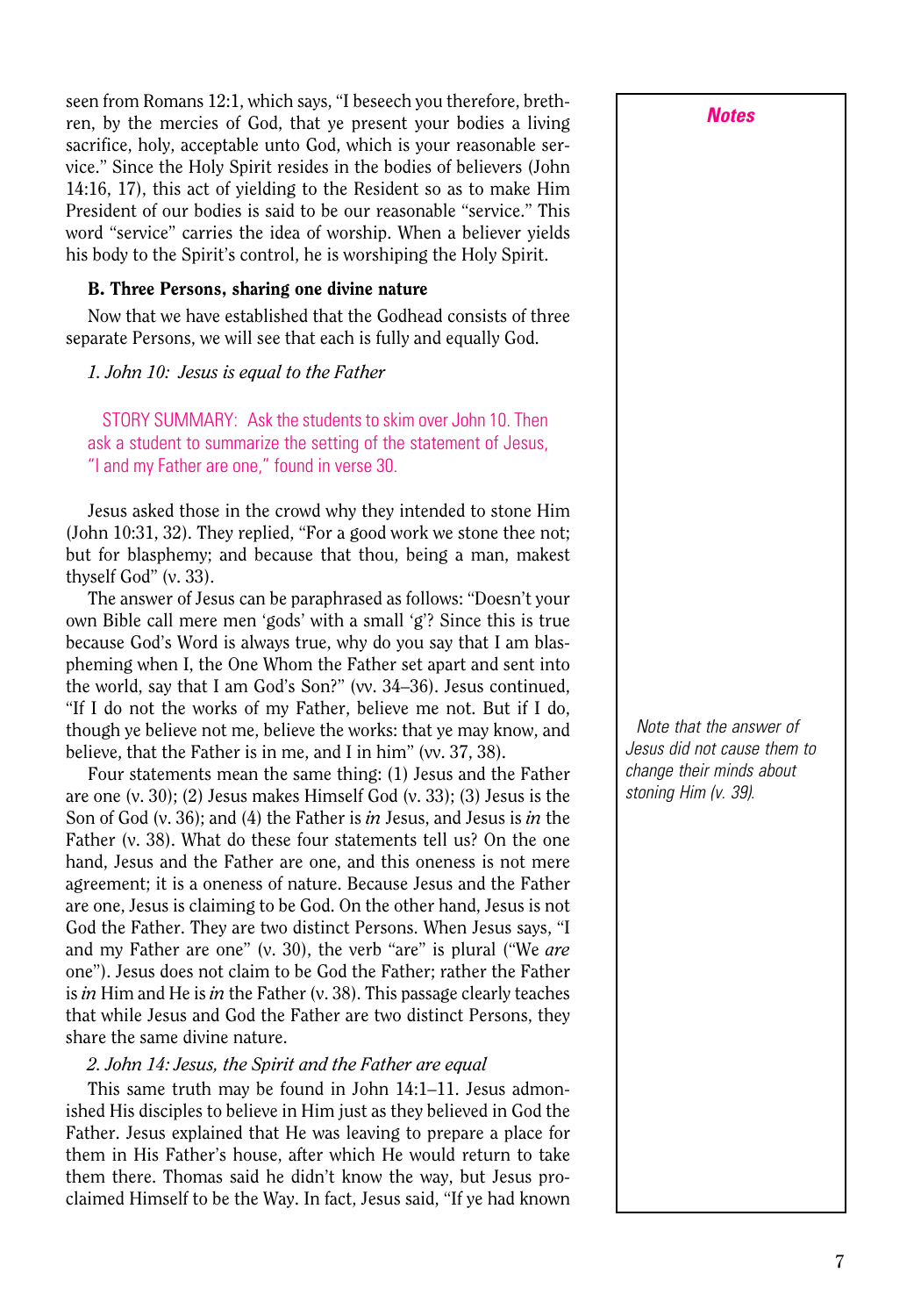*Notes* me, ye should have known my Father also: and from henceforth ye **Notes** know him, and have seen him" (John 14:7). When Philip asked Jesus to show them the Father, Jesus responded, "Have I been so long time with you, and yet hast thou not known me, Philip? he that hath seen me hath seen the Father" (v. 9).

> ASK: Was Jesus claiming to be God the Father? Just as in John 10, the little word "in" distinguishes Jesus from God the Father but at the same time closely identifies them so that one who has seen Jesus may say that he has seen the Father (vv. 8–11).

Not only is Jesus in the Father and the Father in Him, but when Jesus left His disciples, another comforter (of the same kind as Jesus) came (vv. 16–18). This passage, then, says the Holy Spirit is a comforter of the same kind as Jesus (and we know from verses 8–11 that Jesus shares the divine nature along with God the Father). Therefore, it is correct to say that the Holy Spirit, as well as Jesus and God the Father, possess the divine nature.

GROUP SUMMARIES: Ask the students to meet with the others in their group and briefly summarize how they could refute the unbiblical doctrines the cults presented. Ask each group to share its summary with the rest of the class.

# III. The Importance of the Trinity

DISCUSS: Why is believing in the Trinity important?

We must believe in the Trinity for at least three crucial reasons.

First, Jesus died on the cross as the sacrifice for our sins. If He was merely an imperfect created being, His sacrifice could serve only as an example to us, for He would have paid for His own sins as well. Only if Jesus Christ is a member of the Godhead and, without ceasing to be divine, also human, could His death on the cross be a sacrifice for the sins of fallen humanity.

Second, according to God's Word, salvation is applied to an individual when that one has faith in Christ (John 3:16), and, more specifically, when that one believes that "Jesus is the Christ, the Son of God" (John 20:31). As we have seen in this lesson, to believe that Jesus is the Son of God is to believe that He is a member of the Godhead. It is to confess Jesus as Lord (i.e., recognize His deity) as Romans 10:9–13 tells us. A person who believes that Jesus is a created being cannot be saved until he changes his mind and confesses who Jesus really is: the eternal Son of God!

Third, it is important to our spiritual growth to recognize that a divine Person indwells our bodies. We have not been left as orphans or comfortless. God's Spirit permanently indwells us, and because He is a Person, He can be grieved when we disobey God's Word. That is why we are warned against doing this (Eph. 4:30).